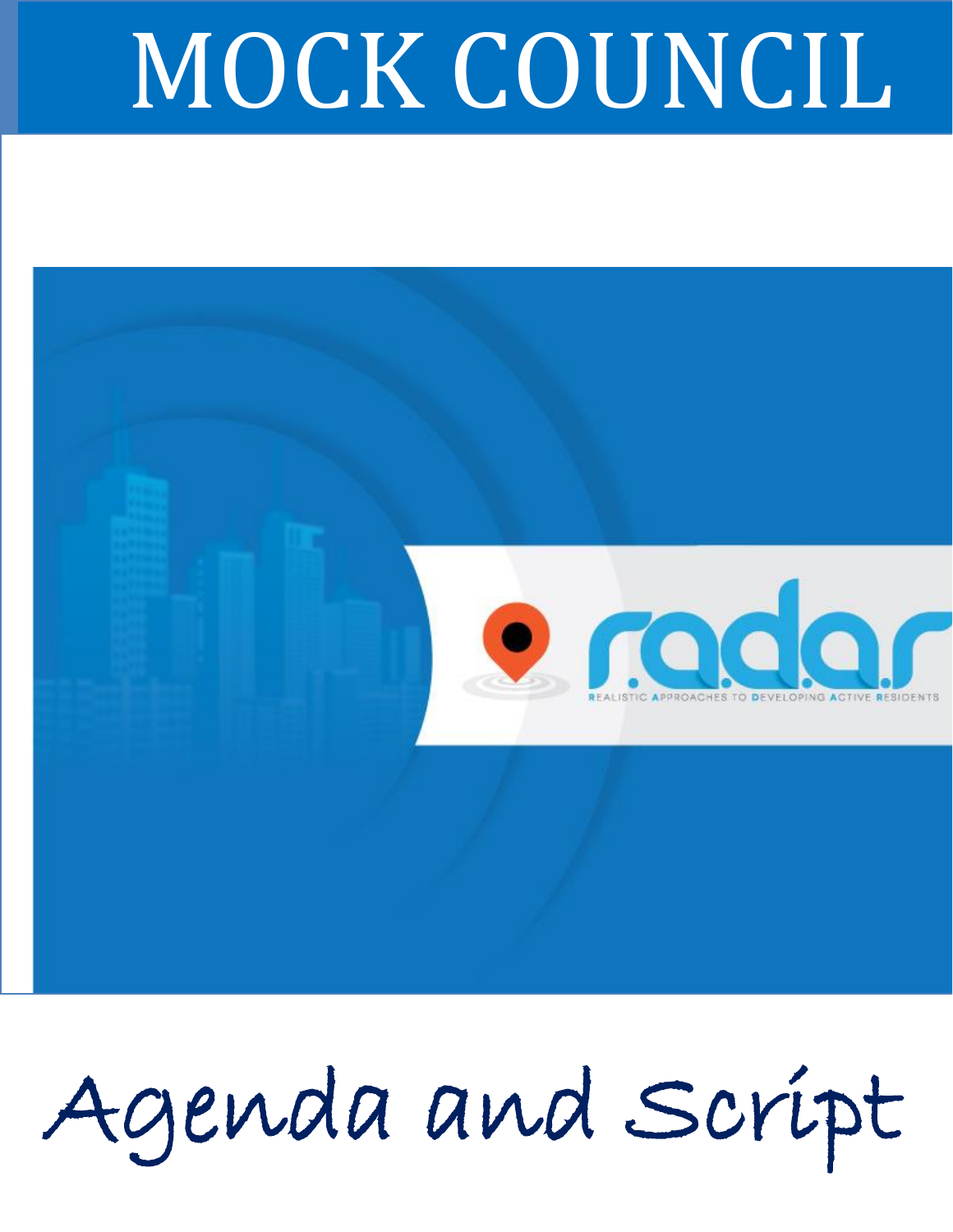

# **MOBILE RESIDENT COUNCIL**



## **MOCK COUNCIL ROLES:**

President Secretary Treasurer Theresa Brown- Member at large Susan Smith- Member at large Mary Contrary- Member at large Betty Benevolent- Member at large

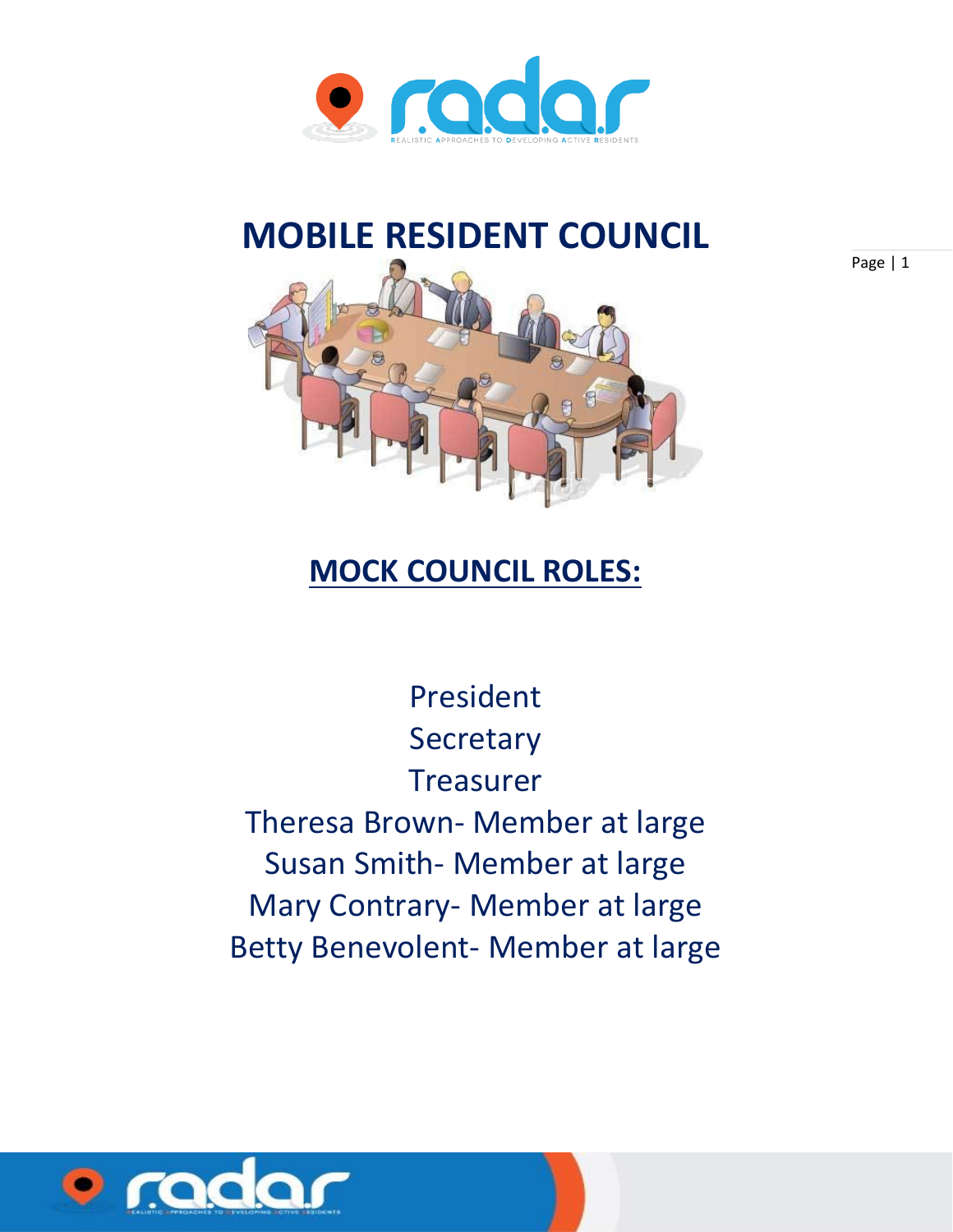

#### **Norfolk Resident Council/Resident Advisory Board Conservation Page 12**

#### **Date: (Today) Time: (Now)**

#### **AGENDA**

- I. Call to Order
- II. Reading of Minutes (previous meeting)
- III. Approval of Minutes
- IV. Reports
	- Open to the Board
- V. Unfinished Business
	- Playground
	- Vandalism
- VI. New Business
	- Open to the Board
- VII. Adjourn

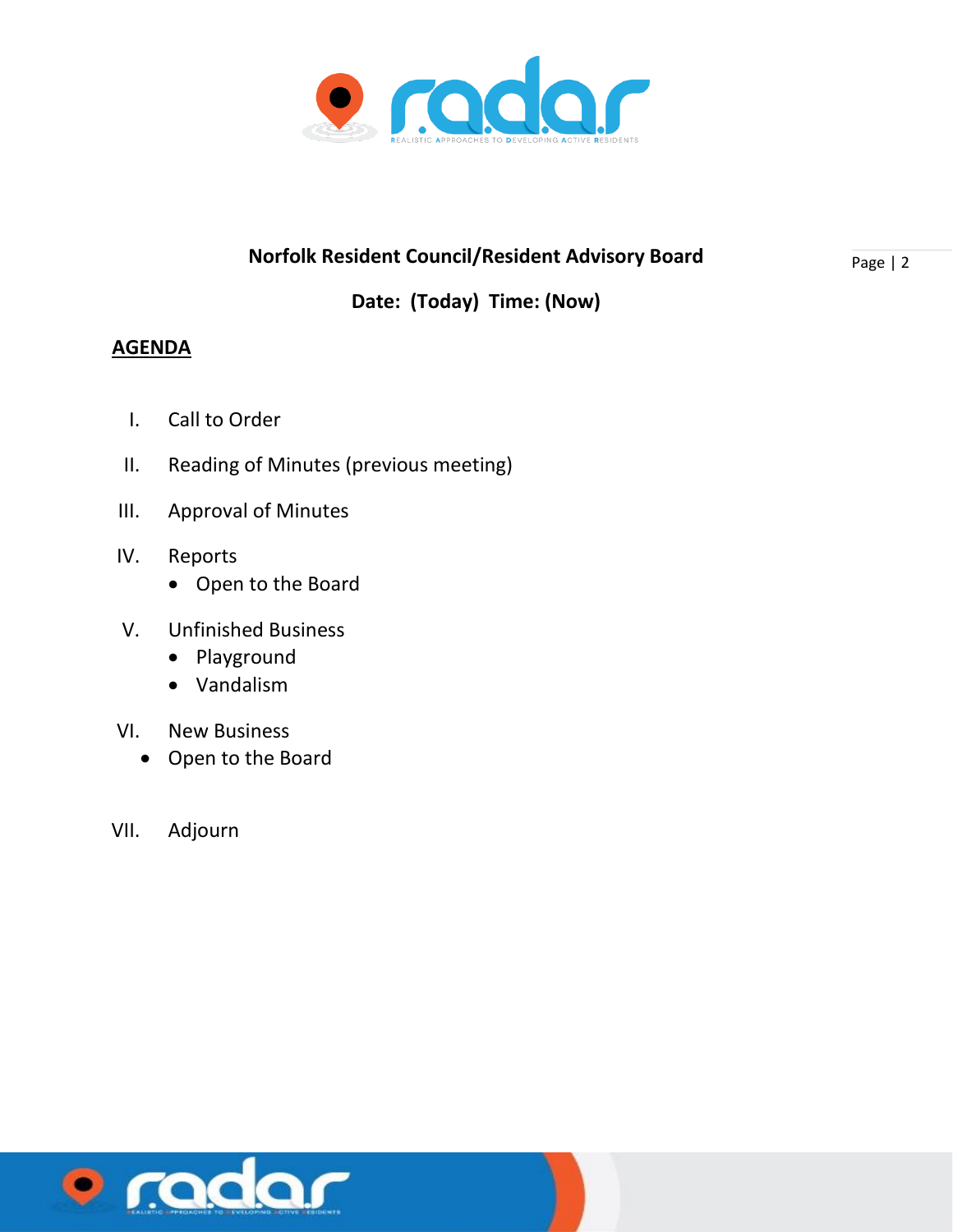

### **Mock Council Script**

Page | 3

- 1. **President-** (\*Sound gavel on desk twice to start meeting.) I hereby call the Resident Council meeting to order. Everyone please take a look at your agenda. We will be following the agenda as printed. Secretary will you please read the minutes from the last meeting?
- 2. **Secretary-** (Secretary) The regular monthly meeting of the Resident Council meeting was held last month at 3:00 P.M., at the Housing Authority community center. The elected President, Secretary, Treasurer and Parliamentarian were present and served in their positions. There were 15 members present at the last meeting. For a record of attendees please see the Secretary.

Resident Thomas Greene informed the council that his mother had recently passed. A motion was made by Susan Smith that the council send its condolences to Mr. Greene in the form of a letter and a visit by the resident council president. The motion was seconded by Betty Benevolent, and approved by the majority vote.

A motion was made by Resident Theresa Brown to create a committee to research residents' desire for a new playground. The motion was seconded by Jennifer January and passed by majority vote. Ms. Brown also volunteered to chair that committee, and report back on her findings at the next regular scheduled meeting.

There was a report that there were some children throwing eggs and vandalizing property. To this date there has been no information that suggests who those kids were.

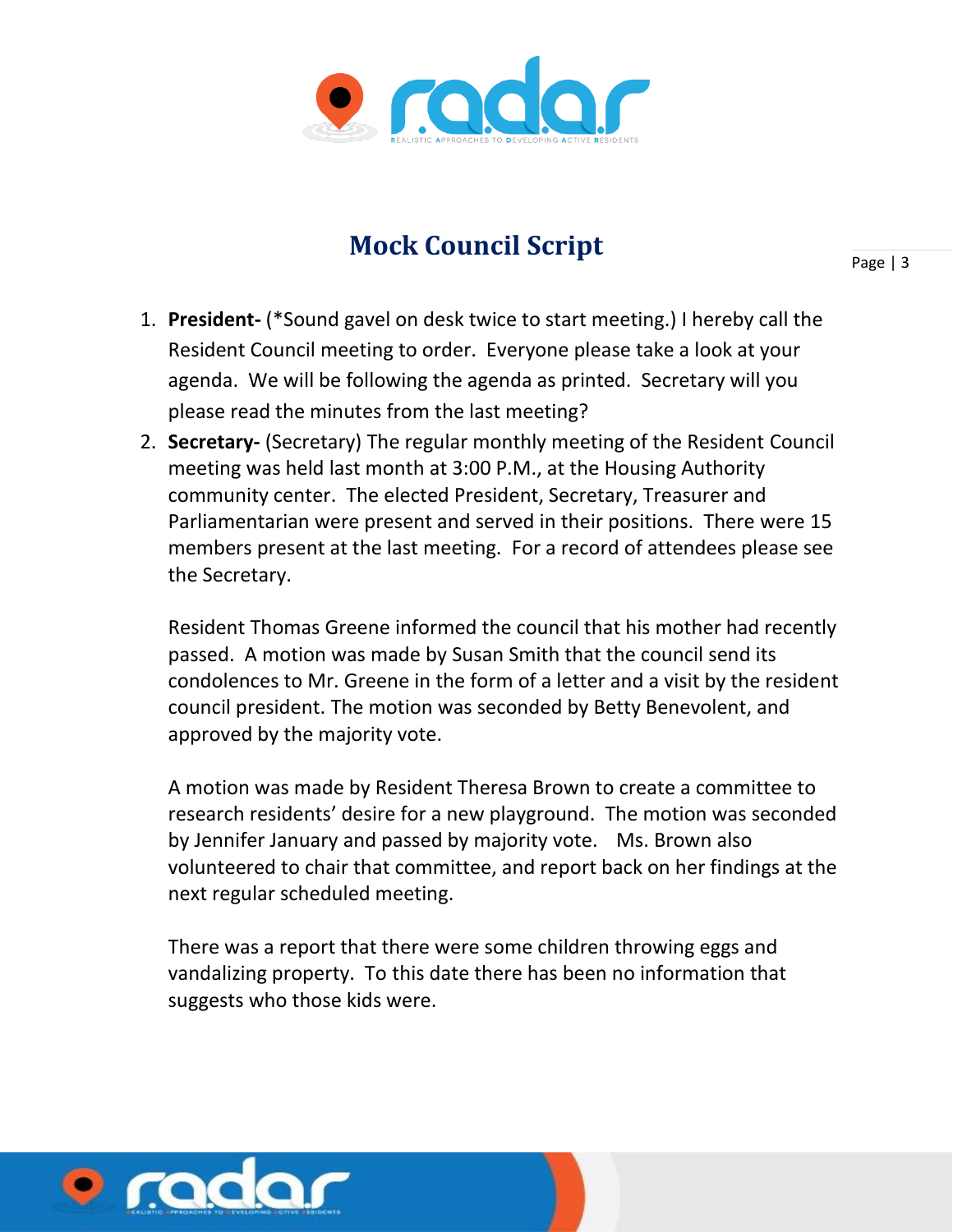

The meeting adjourned at 8:15 P.M.

I do have one piece of correspondence from Resident Council President Jan Romney who is participating in this year's One Million Moms OFF Welfare Section 8 Symposium Hosted by Can I Live, Inc. The Invitation reads:

Page | 4

*Can I Live, Inc is proud to host its 1 st annual One Million Moms OFF Welfare Section 8 Symposium in Norfolk, Virginia. The Symposium will assist with increasing rental and homeownership opportunities for section 8 and Public Housing Residents. For registration details visit* [www.canilive.org/section-8](http://www.canilivecdc.org/rclc) [symposium](http://www.canilivecdc.org/rclc) *or email [events@canilive.org](mailto:events@canilive.org)* 

That concludes the minutes.

- 3. **President-** If the minutes are correct, do I have a motion to accept the minutes?
- 4. **Theresa Brown- (stands to make a motion)** I move that the minutes are accepted as they were read.
- 5. **Susan Smith (stands to second motion)** I rise to second the motion to approve minutes.
- 6. **President- (After motion to approve minutes is seconded)** The motion to approve the minutes has been properly seconded, let's vote by saying Aye.
- 7. **Everyone- (Say "aye" out loud to cast a yes vote)** Aye!
- 8. **President-**The "Aye's" have it. The minutes are approved. Let's move to old business.

Ms. Brown, are you ready to report on the playground?

9. **Theresa Brown- (Stands after being asked for playground report from the President)** I am ready to report. After conducting a survey of all residents, I have found that 90% of residents would like to have a new playground. In the interest of our children and our community, I believe that we should

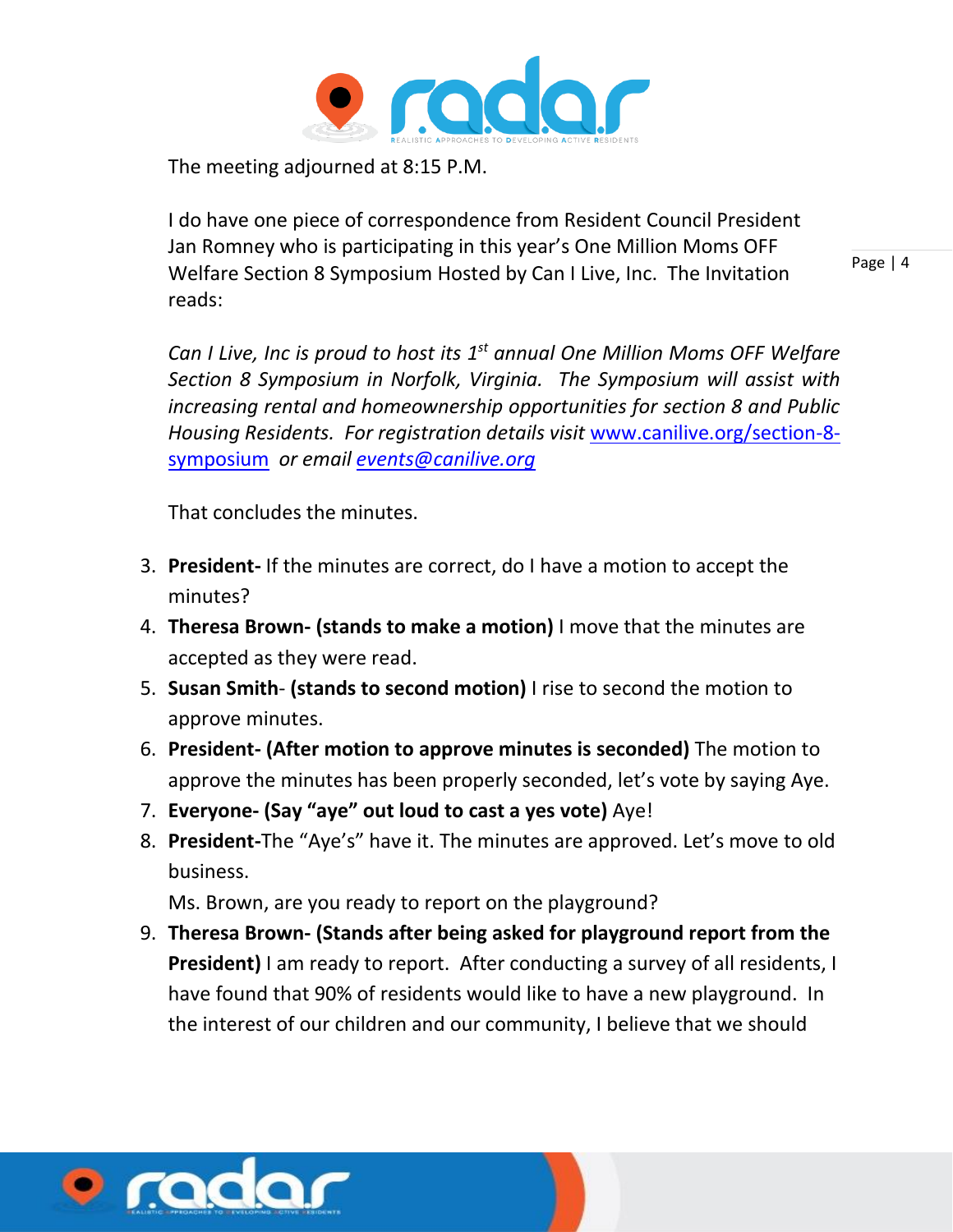

send an official communication from the resident council stating our displeasure with the current playground which is falling apart, and the strong desire of residents and leaders to have a new playground. I have written a letter on behalf of the resident council to the executive director of the housing authority which communicates the need and desire for a new playground. In this letter, we are asking for his support. We are asking for him to give us his official position on whether or not he will work to help us obtain a new playground for our community. I move that we submit the letter to the executive director to begin this process as soon as possible.

- 10.**Susan Smith-** I rise to second that motion.
- 11.**President-** The motion to send the executive director a letter to communicate our desire for a new playground and ask for his support is on the floor. Are there any questions before we vote on the motion?
- 12. **Mary Contrary- (Speaks without being called on in a rude, disorderly manner)** First of all, we don't need a stupid playground. These kids are bad enough as it is. They need to be inside reading, not playing on a swing set. I am sick of these bad kids. My apartment is right beside the playground, and I know firsthand the trouble that it can cause.
- 13. **President-** Mary, please keep in mind that you must raise your hand and be called on by me before you address the council. It is very important that we keep order in the meeting.
- 14. **Susan Smith-** (Raises hand to be called on by President)
- 15. **President- (\*Sees hand of Susan Smith and grants her permission to address the council**) Ms. Smith, you have the floor.
- 16. **Susan Smith- (After president gives her the floor)** Mary, you are always so contrary. You know these kids need a safe place to play and it would be good to have some equipment where adults can exercise and have fun as well.
- 17. **Betty Benevolent- (Raises hand to be called on by President)**

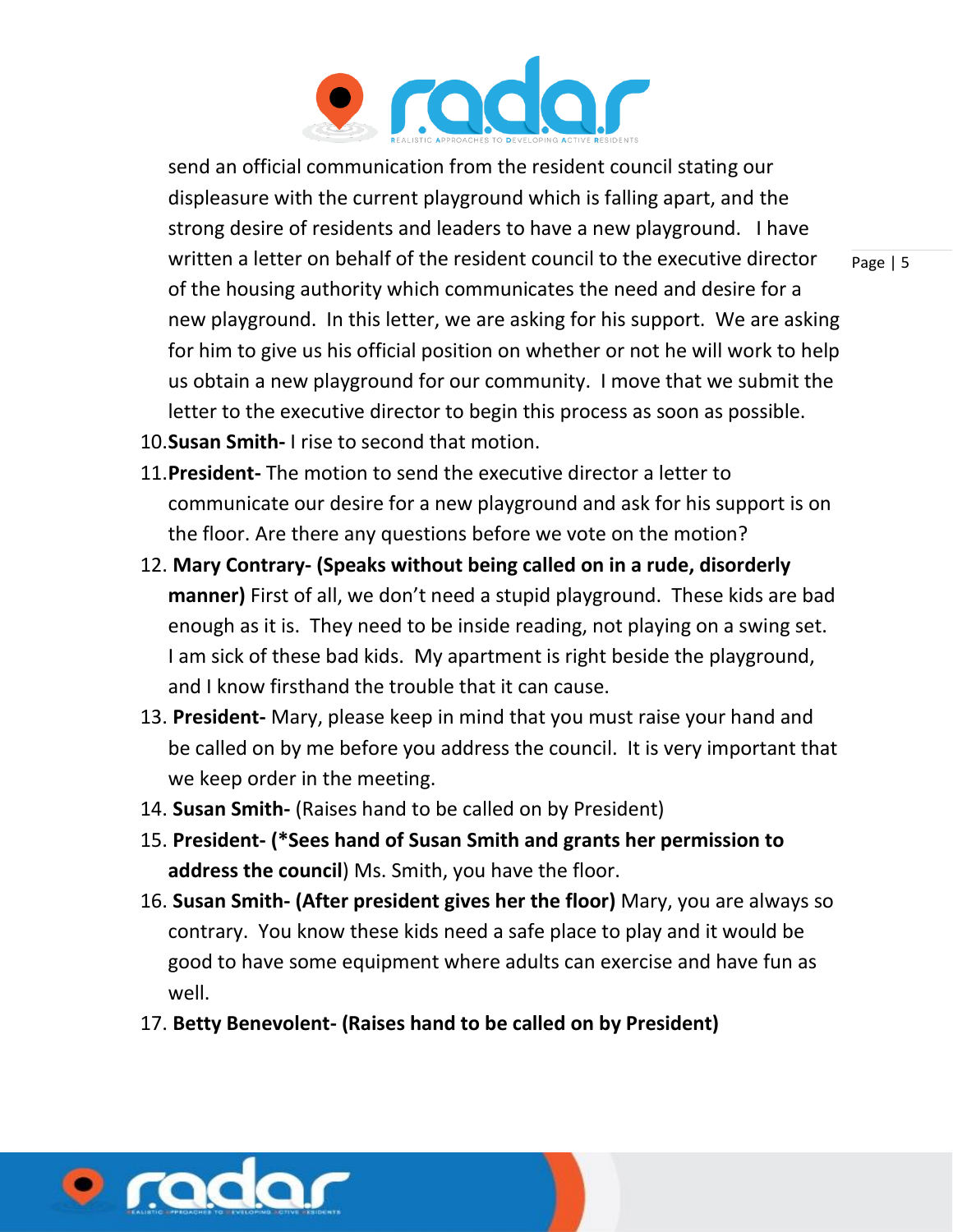

- 18. **President- (Grants Betty Benevolent permission to address the council)** Ms. Benevolent, you have the floor.
- 19. **Betty Benevolent- (After comments by Susan Smith)** I agree with you Ms. Smith. It would be tragic to not have a playground for the children in our community. Many housing authorities face the same concerns as we do, but they put the needs of their children first, and so should we. I move that discussion be closed, and the motion to send the letter to the executive director be voted on.

- 20.**Susan Smith-** I rise to second that motion.
- 21.**President-** The motion has been properly seconded. All those in favor of closing discussion on the issue of the playground vote by saying "Aye".
- 22.**Everyone- (Say "aye" out loud to cast a yes vote)** Aye!
- 23.**President-** The "Aye's" have it. Discussion is closed on the issue of the playground.
- 24.**Mary Contrary- (Stands and begins to talk without permission)** You all get on my nerves. What do you mean discussion is closed? I am not done talking. There is no way we are about to build a playground anywhere near my apartment. Over my dead body!!!
- 25.**President- (After Mary blurts out, knocks gavel on the table several times)** Mary, you do not have permission to speak. A motion has been properly seconded and passed to put the playground issue to a vote. Discussion is closed. You can make your opinion heard by voting. Now, let's put the main motion to a vote. All those in favor of submitting Susan Smith's letter to the executive director vote by saying "Aye".
- 26.**Everyone- (Say "aye" out loud to cast a yes vote)** Aye!
- 27.**President-** The "Aye's have it'. The motion is carried. Susan, please submit the letter to the Secretary and we will submit it to the Housing Authority. Thanks for your leadership on this issue. It is this type of leadership that will make a difference in our community.

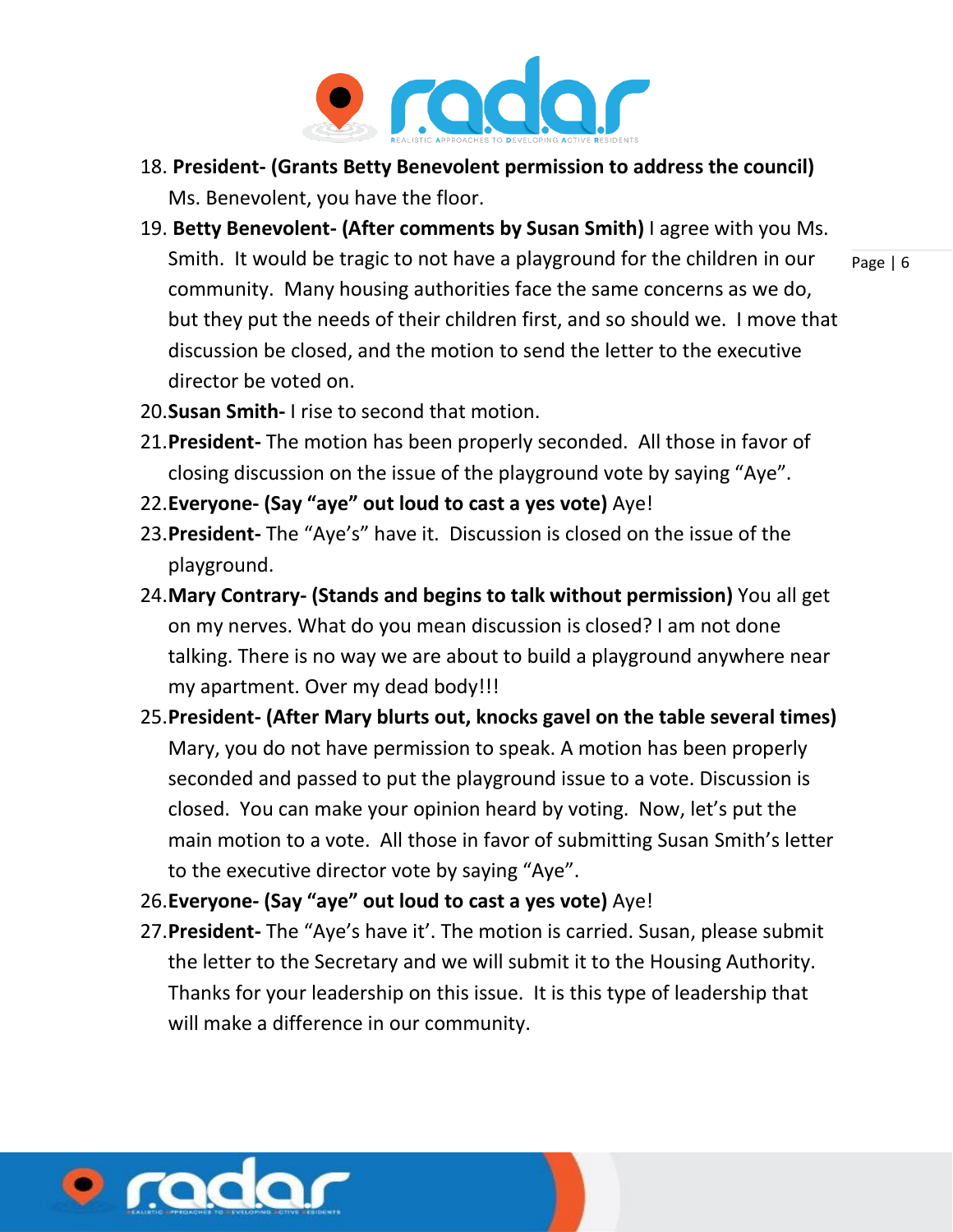

On to the last issue of Old Business- does anybody know anything about the vandalism that is going on in the community?

28.**Mary Contrary- (Raises hand to be called on by President)**

- 29.**President-** Mary, you have the floor.
- 30.**Mary Contrary-** I know something about it. These kids are just plain **B-A-D.**  It's Ms. Susan Smith's kids throwing eggs on people's cars. She wants a playground so they can tear that up too.
- 31.**Susan Smith-** Mary, please don't accuse my kids of anything that you are not sure of. My kids did not do this, but I can assure you of one thing, if I find out they did I will take care of it. Instead of making false accusations when no one really knows who did it, I suggest that we start a neighborhood watch so that we can find out exactly who is throwing eggs on people's cars.
- 32.**President-** Susan is that a motion or simply a suggestion?
- 33.**Susan Smith- (After being asked if suggestion was intended to be a motion)** It was a suggestion; however, I move that we send a notice to all residents to tell them to be on the lookout for individuals throwing eggs and vandalizing cars, and report anything they see to the Resident Council.
- 34.**Mary Contrary- (After motion by Susan Smith)** I rise to second that motion!!
- 35. **President-** The motion to send out a notice to residents to ask them to be on the lookout for vandals and report anything they see to the Resident Advisory Board has been moved and properly seconded. Is there any discussion? **(\*Pauses)** Since there is no discussion, let's have a vote. All in favor say "Aye".
- 36.**Everyone-** (Say "aye" out loud to cast a yes vote) Aye!
- 37.**President-** The "Aye's" have it the motion is carried. Secretary, please craft a letter for my review to be delivered to residents regarding vandalism.

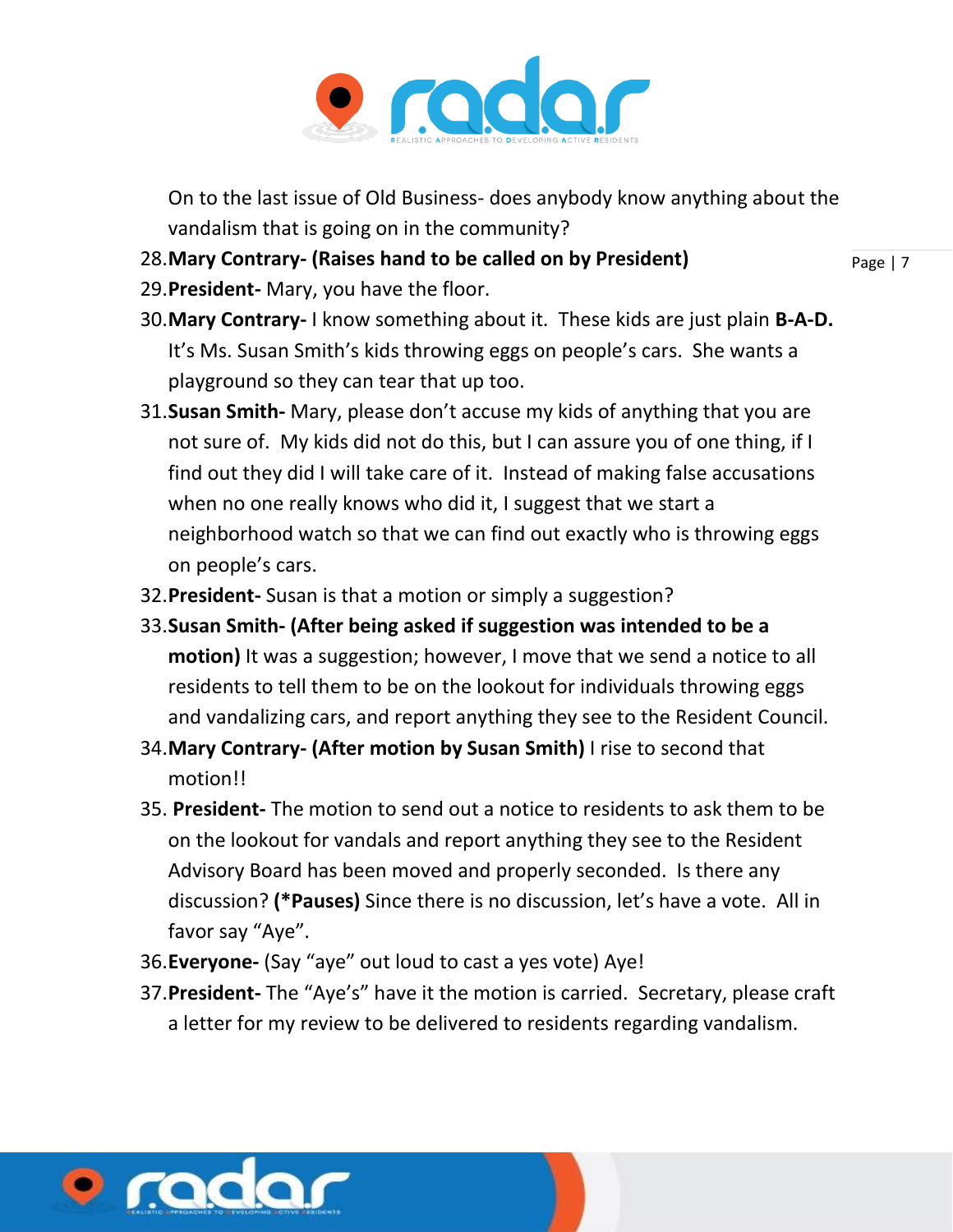

The floor is open for new business. Please raise your hand if you have anything you want to discuss with the council.

- 38.**Betty Benevolent- (\*Raises hand when floor is opened for new business)**
- 39.**President-** You have the floor Betty.

- 40.**Betty Benevolent-** (stands to address council) I have an issue with the shades in my apartment. I think we should have blinds instead of shades. The shades are outdated and do not allow any sunlight into my apartment. I think new blinds would be more attractive and allow some sunlight into my home without my having to raise the shades.
- 41.**Theresa Brown-** (Raises hand to be recognized by chairman)
- 42.**President-** You have the floor Theresa.
- 43.**Theresa Brown-** I agree with Betty. I hate my shades. Management said that they were going to replace the shades with blinds over a year ago and they have not communicated anything to us since then. I move that we send them an official request from the Resident Advisory Board to replace the shades with blinds.
- 44.**Betty Benevolent-** (Stands to second motion) I rise to second that motion.
- 45.**President-** I have a motion on the floor to send an official request to the Housing Authority to request to have all shades replaced with blinds. Let's put it to a vote. All in favor say "Aye"
- 46.**Everyone-** (Say "aye" out loud to cast a yes vote) Aye!
- 47.**President-** The Aye's have it. The motion is carried. Secretary, please draft a letter for my approval to be sent to the housing authority. Is there any new business? (**\*Pauses**) There being no new business to discuss, we will meet again at our next regularly scheduled meeting. Please stay and socialize briefly and enjoy some refreshments. Do we have a motion to adjourn the meeting?
- 48.**Susan Smith-** I move that we adjourn tonight's meeting.
- 49.**Theresa Brown-** I second that motion.

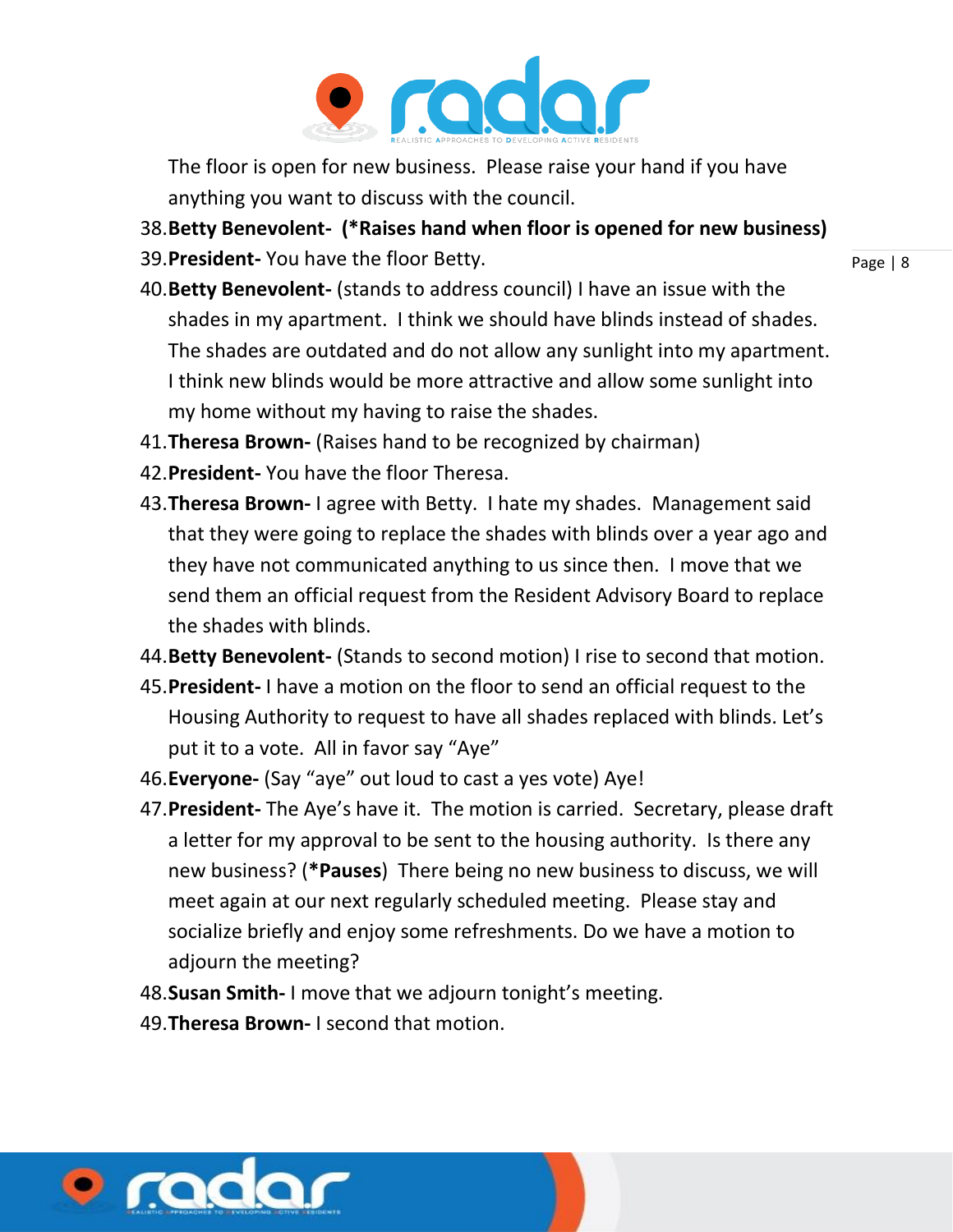

- 50.**President-** Everybody in favor of adjourning the meeting vote "aye".
- 51.**Everyone- Aye!**
- Page | 9 52.**President-** The "Aye's have it". Thanks to everybody who attended. Please continue your work to make sure that our neighborhood is clean, safe, healthy, and happy. This meeting is adjourned. (Hits gavel on table one time.)



**Effective meetings for resident councils are very important to keep the interest of residents and to keep them coming to the meetings. You always want to insure your meetings have:**

- *1. Proper notification*
- *2. A Regular time and location*
- *3. A Planned agenda*